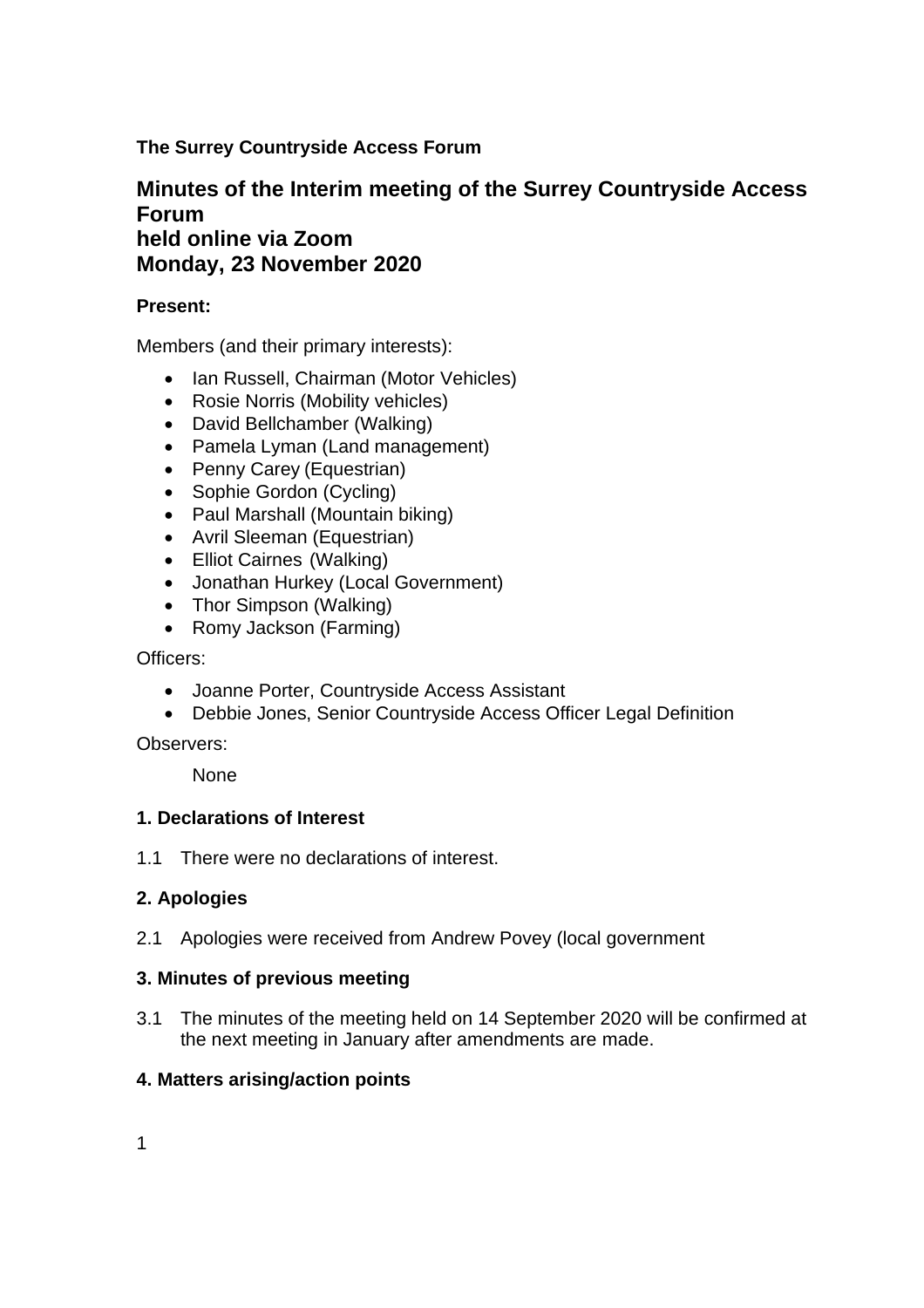4.1 David said that he has still to speak to Dave Page at Elmbridge Borough Council about the parking issue at Esher Common

### **Action –** David to speak to Dave Page

- 4.2 Avril said that the issue the BHS had with the new bridge over the A3 was the height of the sides of the bridge. Highways England have finalised their plans now so don't know what sending the BHS specification to Steve Mitchell would achieve.
- 4.3 Joanne has sent the letter to the Secretary of State.
- 4.4 Joanne has sent the link to the Surrey County Council webpage outlining who can use a public footpath.
- 4.5 Surrey Wildlife Trust said that they don't allow cyclists to use footpaths on land they manage.
- 4.6 Penny will check if she has sent the route map for the Pirbright Memorial Loop around

**Action –** Penny to check if the map has been circulated.

- 4.7 Joanne hasn't been able to put the annual reviews on the website as the documents don't meet new accessibility standards so need some work before they can be published.
- 4.8 Sophie commented regarding the King Alfred's Way cycle route around Waverley Abbey that there was nothing new to report but thinks there will be a claim from the British Horse Society for a new route.
- 4.9 Avril said that the planning application for a crematorium in Tandridge has been rejected.
- 4.10 Avril asked what Surrey County Council's policy regarding electric scooters is. Ian said that he circulated an email from Surrey Police saying they are illegal to use on pavements and roads. Debbie said that they are illegal to use on Rights of Way without the landowner's permission.

### **5. Forward Plan (including brief presentation from Pamela Lyman)**

5.1 The Forward Plan was discussed

**Action –** Update the Forward Plan as discussed

5.2 Avril said that the list of potential gaps in the rights of way network was discussed and looked into and it appears that there is only one real possibility

2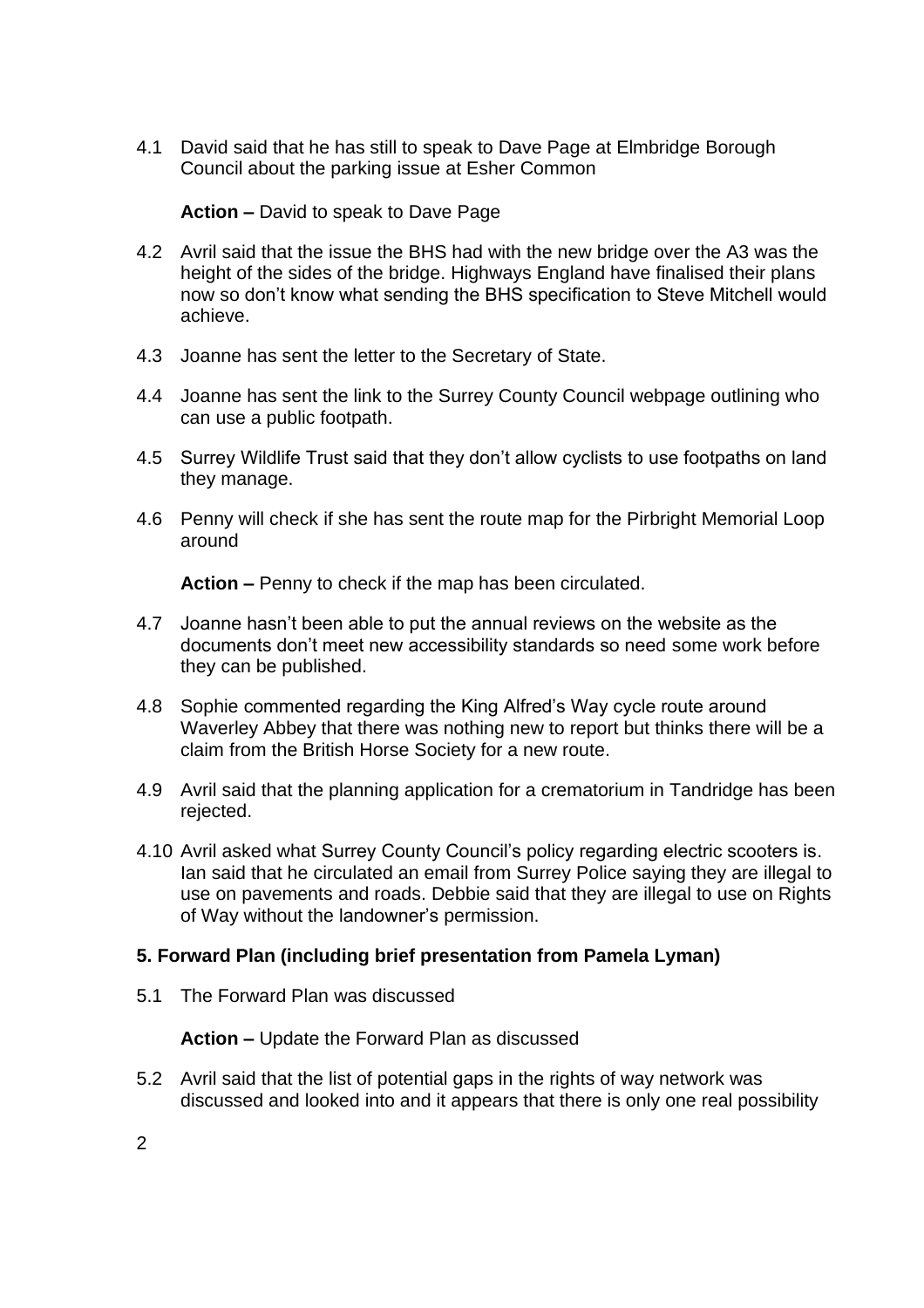for a claim for a bridleway. Avril has sent the list of footpaths to Surrey Ramblers to look at, but thinks they'll come to the same conclusion as her, that there are very few gaps in the network in Surrey.

- 5.3 Where there are gaps in the network, Avril is confident that the links are being used.
- 5.4 Pamela outlined some of the landowner and rights of way issues that she is concerned about.
- 5.5 Active travel is being encouraged and this will cause an increase in use of rights of way that could cause more conflict with landowners. There is also the possibility that electric vehicles could be used on rights of way in the future.
- 5.6 The Surrey Nature Partnership's Natural Capital programme is encouraging an increase in access to the countryside as part of their plans
- 5.7 The Surrey County Council climate change paper encourages the increase in access to Hydrogen fuel in the future which will impact on the countryside. The paper also looks to use rural networks and infrastructure more in the future.
- 5.8 The Local Enterprise Partnership Coast to Capital programme gave money to Surrey Wildlife Trust to increase access to countryside.
- 5.9 The Surrey Hills AONB / Environmental Land Management Scheme (ELMS) is going to give money to landowners to increase access.
- 5.10 Pamela has concerns about the impact of these schemes on landowners.
- 5.11 Penny said that there is a trial project in the Surrey Hills regarding ELMS.
- 5.12 Proposals for access are not forced onto landowners.
- 5.13 Romy said that she would see if she could find someone who could present about ELMS to SCAF.

**Action –** Romy to find a suitable person to present to SCAF

5.14 Ian to invite Roger Geffen, Policy Director of Cycling UK to attend a meeting in early 2021 as promised for April 2020, but never achieved due to COVID

**Action** - Ian to invite Roger Geffen to a meeting

#### **6. Date of Next Meeting**

6.1 Monday 18 January 2021 1.30pm Meeting to be held online